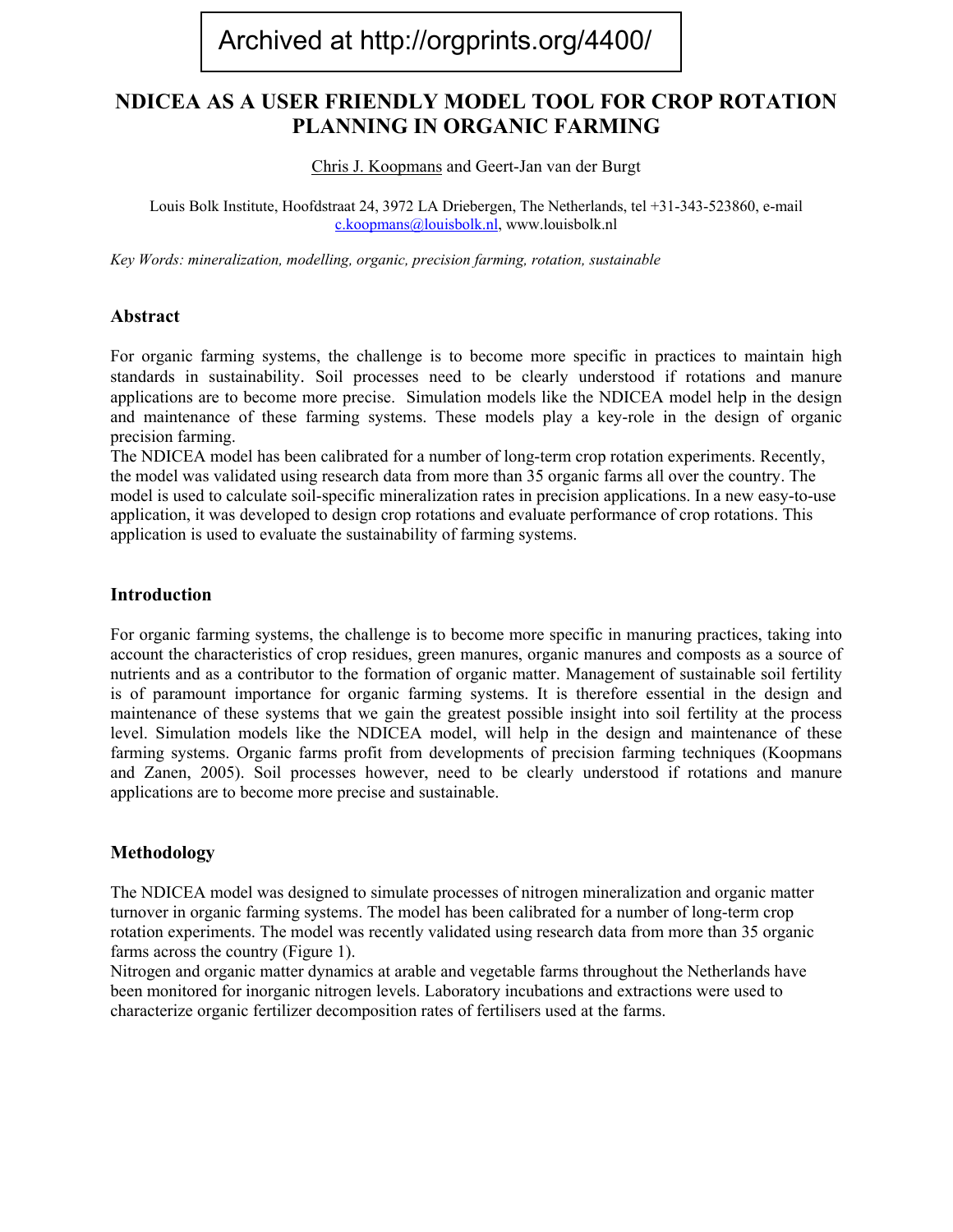

**Figure 1**. Sites with application of the NDICEA model in the Netherlands

To investigate nitrogen and organic matter turnover levels at these farm fields, results were combined using the dynamic simulation model NDICEA (Koopmans and Bokhorst, 2000; Van der Burgt et al., 2005). To design crop rotations and evaluate performance of crop rotations in the sustainability debate, a user-friendly model application was developed (Figure 2). This application uses standard environmental data for different regions of the country and standard nitrogen contents of the crops.



**Figure 2.** Example of the farmer's version of the NDICEA model for modelling complete crop cycles but no single field evaluations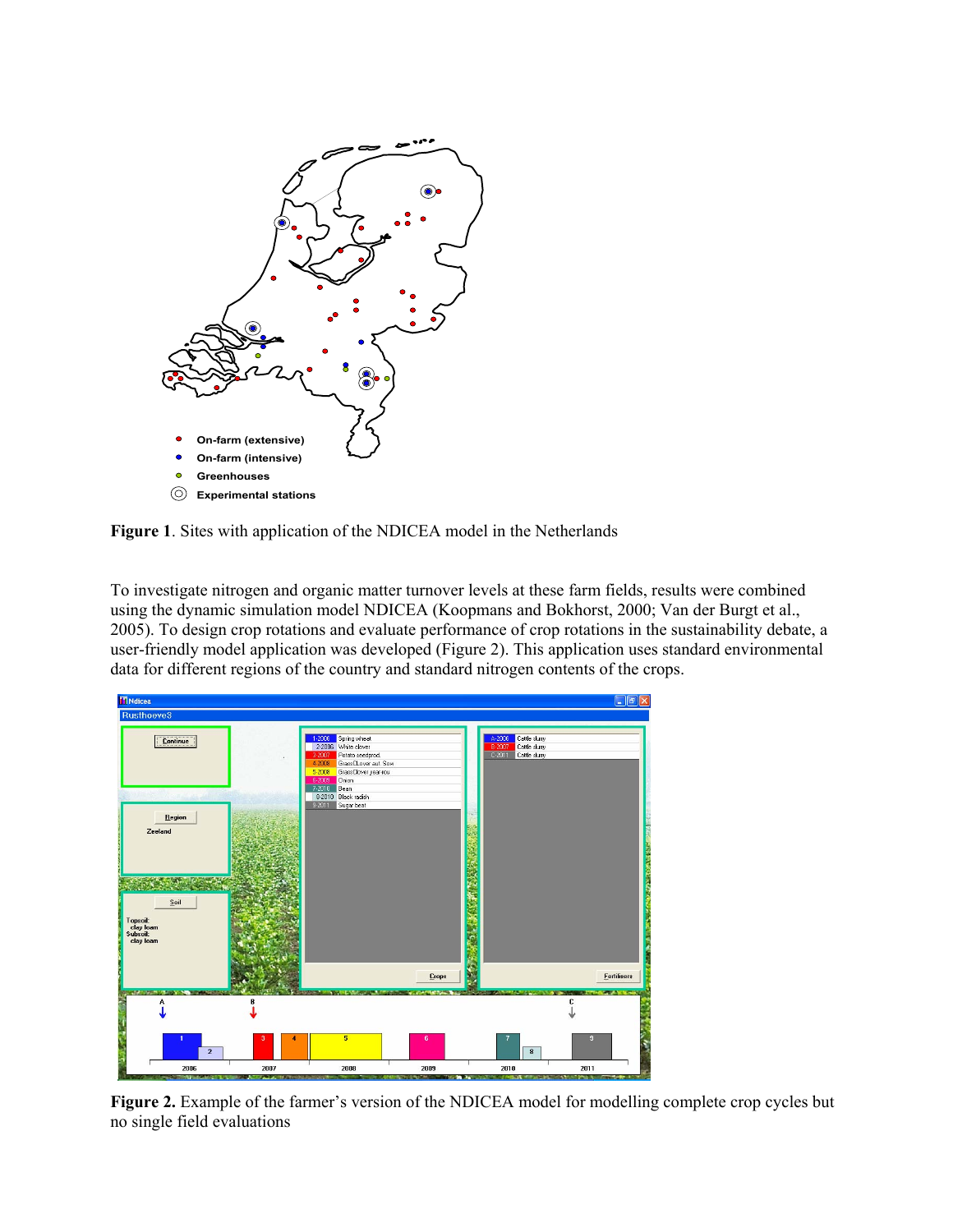

|                                   | Soil layer 0-30 cm |            |
|-----------------------------------|--------------------|------------|
|                                   | Non calibrated     | Calibrated |
| Number of observations            | 777                | 777        |
| Mean of observations              | 39,1               | 39.2       |
| Average error                     | $-0.5$             | $-0.8$     |
| Root mean square error            | 41.7               | 30.3       |
| Normalised root mean square error | 1.1                | 0.8        |
| Modelling efficiency              | 0,1                | 0.5        |
| r2                                | 0.2                | 0.5        |

**Figure 3.** Example of visual and statistical model performance evaluation (after Koopmans and Heeres, 2002)

### **Results and Discussion**

Model performance was evaluated visually as well as by statistical measures (Figure 3). The model was able to describe the nitrogen dynamics in the soil of fields who had been in organic rotations for several years and on several soil types (Koopmans and Bokhorst, 2002; Koopmans and Heeres, 2002). Using the model as a tool, we first identified soil-specific mineralization rates (Figure 4). Second, the use of a simple

simulation model helped to determine the relative importance of each process in the system (Figure 5). Third, the model was used to evaluate alternative management strategies with respect to their impact on the nitrogen availability for the crop, the level of organic matter in the soil, and the nitrogen leaching potential. With the model, organic production has the potential to be attuned to each specific farm, site and soil. The model is used in developing precision farming techniques in organic farming.

Comparison of the NDICEA model with other models (Koopmans and Heeres, 2002) shows that the NDICEA model describes nitrogen mineralization in the soil and organic matter turnover in such a way that it is a goodperforming tool for applied research in organic and sustainable farming.



**Figure 4.** Example of the NDICEA model indicating nitrogen mineralization from different sources